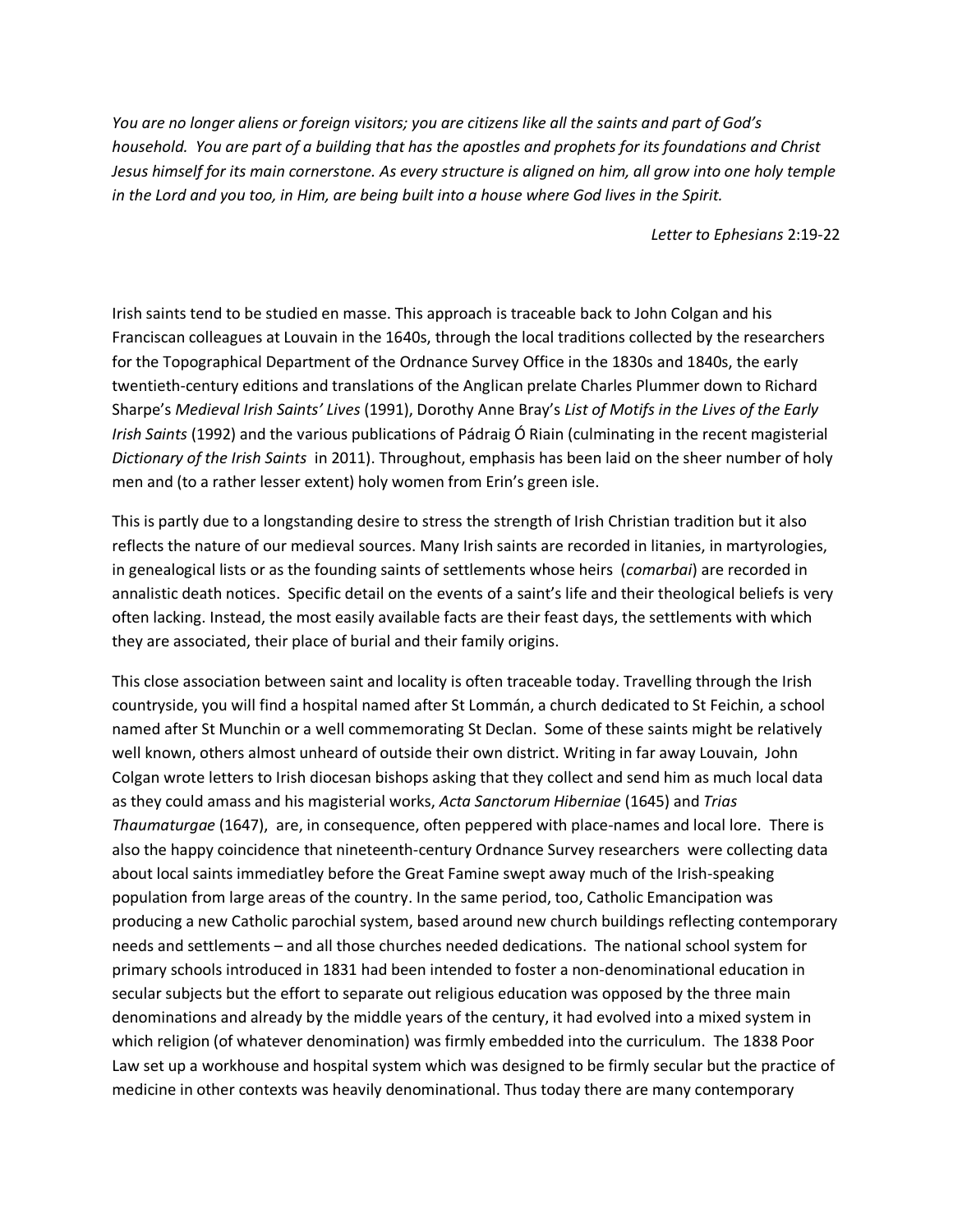parish churches, schools and hospitals in modern Ireland which, despite originating in the Victorian period, are named after local holy men and women of the Middle Ages.

For those who are interested in such figures and the Church in which they operated, the difficulty often lies not in their identification but in trying to add colour and life to the bare facts of name and family origin. Narrative accounts exist, in both Latin or Irish, which provide the researcher with biographies of a certain number of individual saints but it is often difficult to determine the particular era in which these lives were written. Some but by no means all have been translated into English although it is increasingly hard, as humanities and especially language departments come under siege, to produce scholars with the skills and the resources to read and translate such works. Furthermore, much historical analysis on the social, cultural and theological environment in which our saints operated has still to be done. The last lecturer at the national seminary in Maynooth to specialise in early medieval Ireland, the era when Ireland earned the sopriquet, "Land of Saints and Scholars" was the late Cardinal Ó Fiaich who left the college in 1977.

In modern scholarship, by far the greatest degree of focus has been on the three great saints of Ireland: Patrick, Brigit and Columba. Even here, however, our understanding is often extremely limited; there are many questions whose answers, in the absence of detailed scholarship, remain elusive. In the case of St Brigit, for example, an overriding preoccupation has been with Brigit as euhemerized Celtic goddess. The argument is a modern one which draws on a glossary linked to Cormac, an early tenthcentury bishop of Cashel:

Brigit i.e. a learned woman, daughter of the Dagdae. That is Brigit woman of learning i.e. a goddess whom the poets worshipped. For her protecting care was very great and very wonderful . So they call her goddess of *écse* [divination, wisdom, poetry]. Her sisters were Brigit woman of healing and Brigit woman of smith-work, daughters of the Dagda from whose names among all the Irish, a goddess used to be called Brigit"

The literal meaning of the Dagdae's name is "Good God". In the mindset of modern romantic nationalism, there were many who wanted to believe that what the bishop was including in his learned glossary was a stray memory of paganism which had survived in oral tradition for some five hundred years prior to being written down. Such beliefs gained further credence from a description offered by the twelfth-century Welshman, Giraldus Cambrensis:

In Leinster's Kildare, which glorious Brigit made famous, there are many miracles worthy of record. Of these the first to come to mind is Brigit's fire, which they say is inextinguishable, not because it could not be extinguished but because nuns and holy women tend and maintain it so carefully and attentively with sufficient fuel so that it has ever remained unextinguished from the time of the virgin thoughout the passage of so many years.

Given the prominence of the classics in Victorian education, this description proved an almost irresistible reflex of the pagan Vestal Virgins in Rome although Gerald himself makes no claims for pagan ancestry. Prominent amongst those so affected were R.A.S. Macalister, first Professor of Archaeology in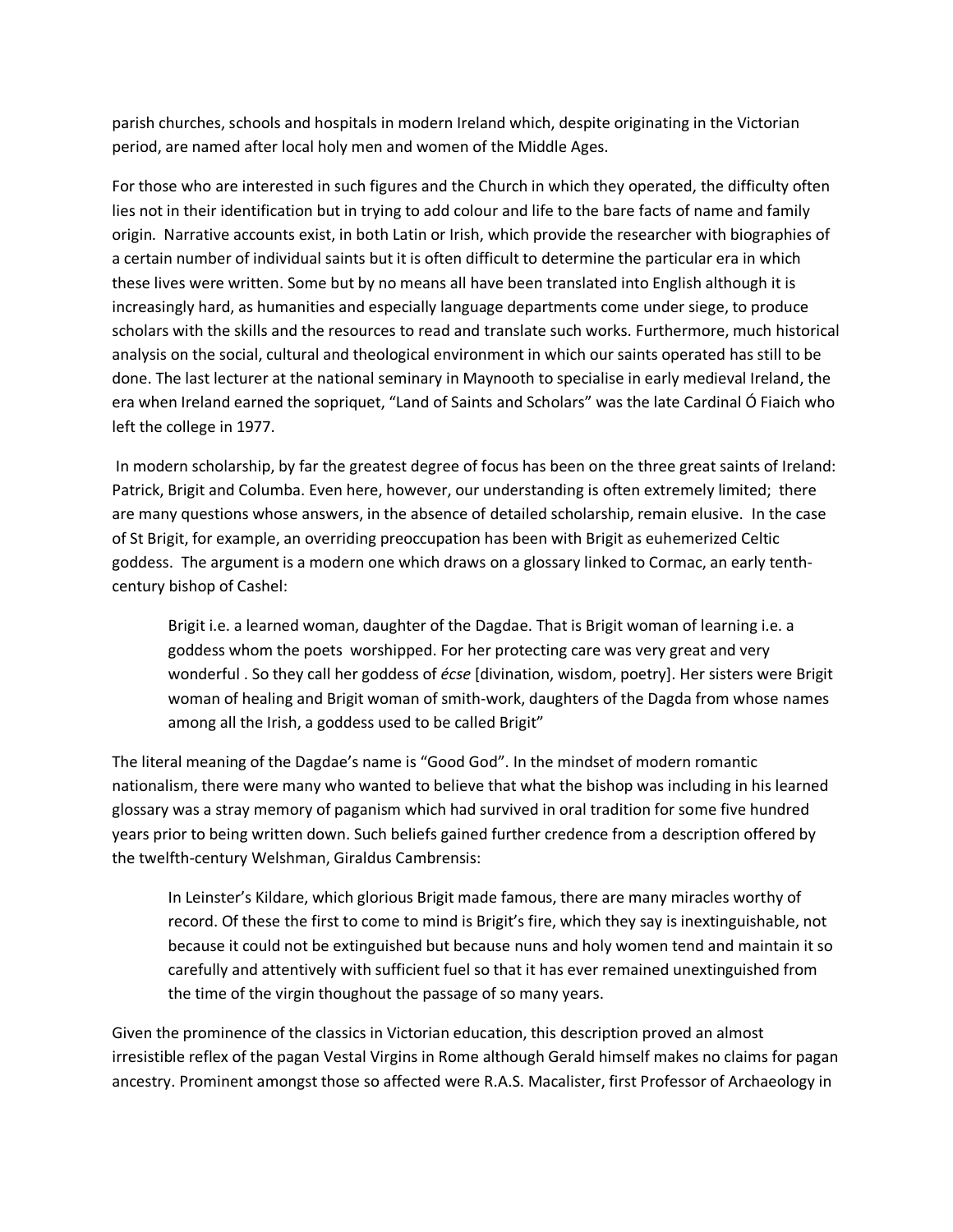the National University of Ireland and friend and contemporary of James Frazer, writer of *The Golden Bough*. He wrote

There was doubtless here, in pagan times, a college of priestesses who tended a perpetual fire and who… honoured the fire-goddess Brigid, this divinity being immanent in the sacred sun-oak which gave to the place the name it still bears. [Kildare is *Cell Dara* or church of the oak] Probably the head of the college was regarded as an incarnation of the goddess and so bore her name… One of the succession came under Christian influence and embracing the Faith of the Cross, she accomplished the tremendous feat of converting the pagan sanctuary into a Christian religious house  $-$  a work in its way far more wonderful than the miracles with which her biographers credit her*.* (underlining is my own.)

The key point is the last. There are at least three full length biographies of St Brigit representing traditions of the seventh and eighth centuries as well as various other texts. None of these make the slightest reference to Brigit as pagan goddess. On the contrary, she is invariably described as one who from her girlhood practised Christianity and insisted, against her family's wishes, on taking the veil. In all of her biographies, the miracles with which she is credited are consistently attributed to her unwavering faith and obedience to God's will. A very frequent image is that of Brigit as Mary, whose ritual of purification and presentation of Jesus as her firstborn at the Temple (Luke 2: 22-24) is commemorated on the 2<sup>nd</sup> February, the day after Brigit's feast-day. Like Mary, too, Brigit's role crossed the cultural boundaries between married and unmarried; though a consecrated virgin, she was also the female head of Kildare who ruled Kildare "by means of a mutually happy alliance" with her bishop in the manner of an Irish wife or *cétmuinter* who had equal but separate spheres of authority from those of her male counterpart. Despite the ongoing popularity of the image of Brigit as Christianized pagan goddess, therefore, there is nothing whatsoever in her early biographies to substantiate such a belief and Macalister's theories remain nothing more than speculation.

In the same way that discussion of St Brigit has concentrated on her putative role as pagan Celtic goddess, much contemporary scholarship on St Patrick's writings has been transformed into the early history of Ireland. So there has been extensive discussion of Patrick's dates, his British origins, his education, the ethnic composition of his congregation and his relationships with higher church authorities. Exceptions to this social and cultural focus are Bishop Joseph Duffy's *Patrick in his own words* (2000) – a translation for modern Christians - and Thomas O'Loughlin's *Discovering St Patrick*  (2005) which has a particularly useful chapter on "Patrick's view of his ministry". There is also an interesting, if somewhat inconclusive study by Daniel Conneely (*Letters of St Patrick,* 1993) which seeks to establish whether Patrick was aware of Augustine's theories of grace.

The longer of Patrick's two autobiographical writings, his *Confessio*, is bookended by two statements which have not received the attention they deserve. In his opening chapter he explains the reason for the Irish raids on British Christians: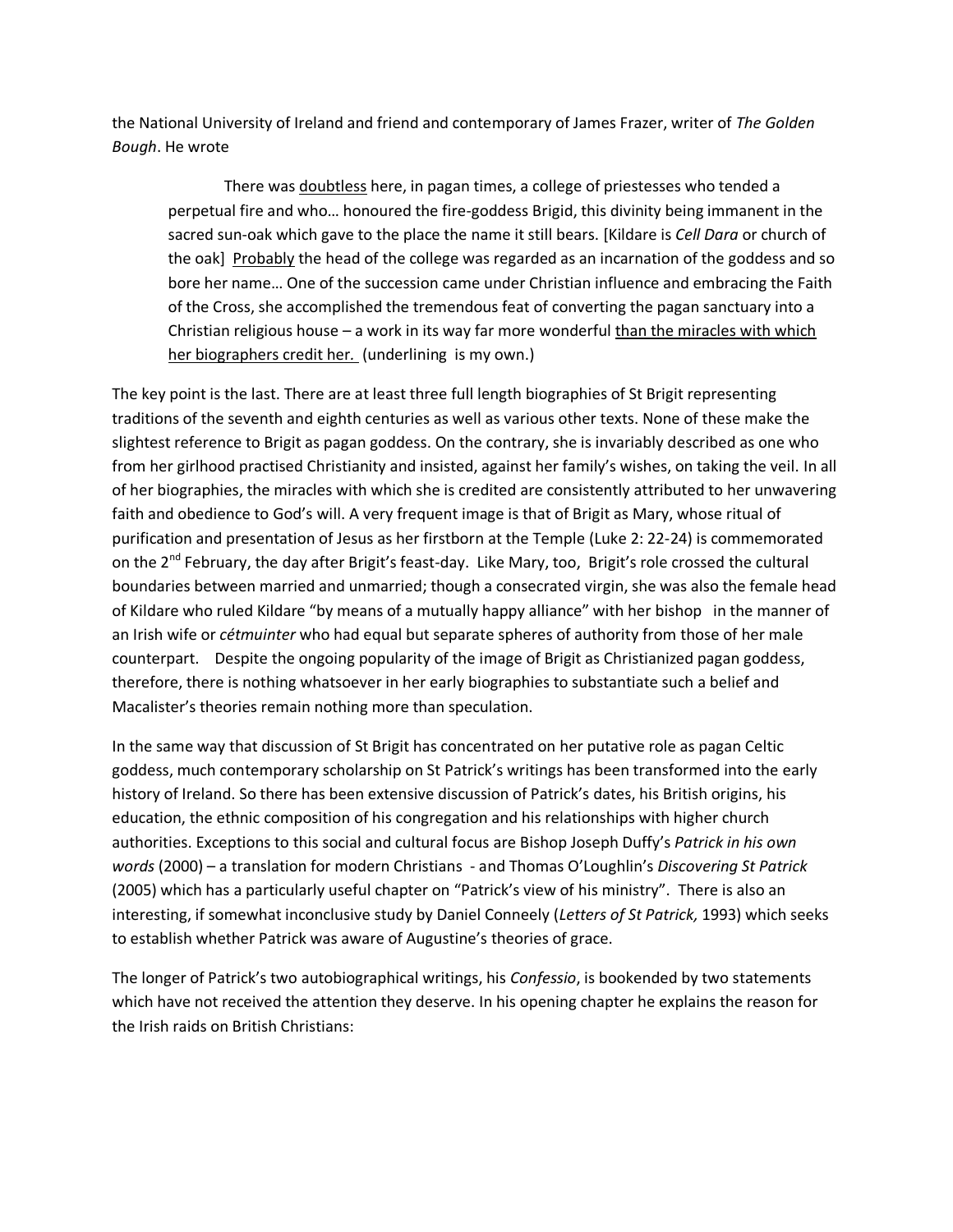It was in accordance with our deserts because we had forsaken God and did not keep his commandments and were not obedient to our church-leaders who used to admonish us for our salvation.

In the final chapter he explains his motivations:

Now, then, I have given an honest account to my brothers and fellow servants, who have believed me because of what I have preached and am preaching, in order to strengthen and confirm your faith. My desire is that you also strive after greater things and do more excellent deeds. This will be my glory because a wise son is the glory of his father.

These are the sentiments of a man who sees the purpose of his existence to be the proclamation of God's word. For all the attention which subsequent generations have paid to Patrick's personal story – his capture by raiders as a young boy, his life of slavery, his escape by boat to a desert where the ship's crew wandered without food, Patrick himself saw none of these details as important as the pastoral need to lead Irish people in search of salvation.

It has been frequently commented upon that Patrick introduces himself to his readers as "*Ego Patricius peccator rusticissimus*" - "I, Patrick, the most rustic of sinners" and, on three separate occasions, he defines himself as *indoctus* "uneducated". Fascinatingly, however, he also uses the verb *docere* "to teach/educate" on six separate occasions. In the opening section of the *Epistola,* in fact, he says that to teach the peoples for God is his life even though others may despise him. In *Epistola* 3, he refers to a priest "whom I have taught from infancy" – a formula which suggests that, like later Irish priests, he fostered young boys and taught them the alphabet and the psalms. Elsewhere, he refers to the imperative to produce such men: "everywhere there should be clergy to baptize and exhort a needy and thirsting people". Such men only existed in Ireland because of God's will (Confessio 38):

I am exceedingly in debt to God who granted me so great a grace that through me a multitudinous people should be reborn in God and afterwards confirmed; and that clerics should everywhere be ordained for them - for a people newly coming to belief whom the Lord took from the uttermost parts of the earth

This information is repeated in *Confessio* 50. In three other instances, it is the Lord who is said to teach – and what he teaches is that the men are to go forth and preach in his name. In *Confessio* 40 Patrick quotes Matthew 4:19 and Mark 1:17: "the Lord teaches '*Follow me and I will make you fishers of men*'." Patrick is one of those fishermen – as he says in *Epistola* 11, "God's grace put this anxious concern into my heart to be one of the hunters and fishers whom long ago God foretold He would send in the last days."

It is hardly surprising, of course, to find that the man remembered as the most important figure of the Irish conversion places such emphasis in his writing on preaching and on teaching the faith. Though relatively little attention has been paid to this fact by modern historians, for medieval writers, it is fundamental . The seventh-century Bishop Tírechán, living in north Mayo, wrote an account of